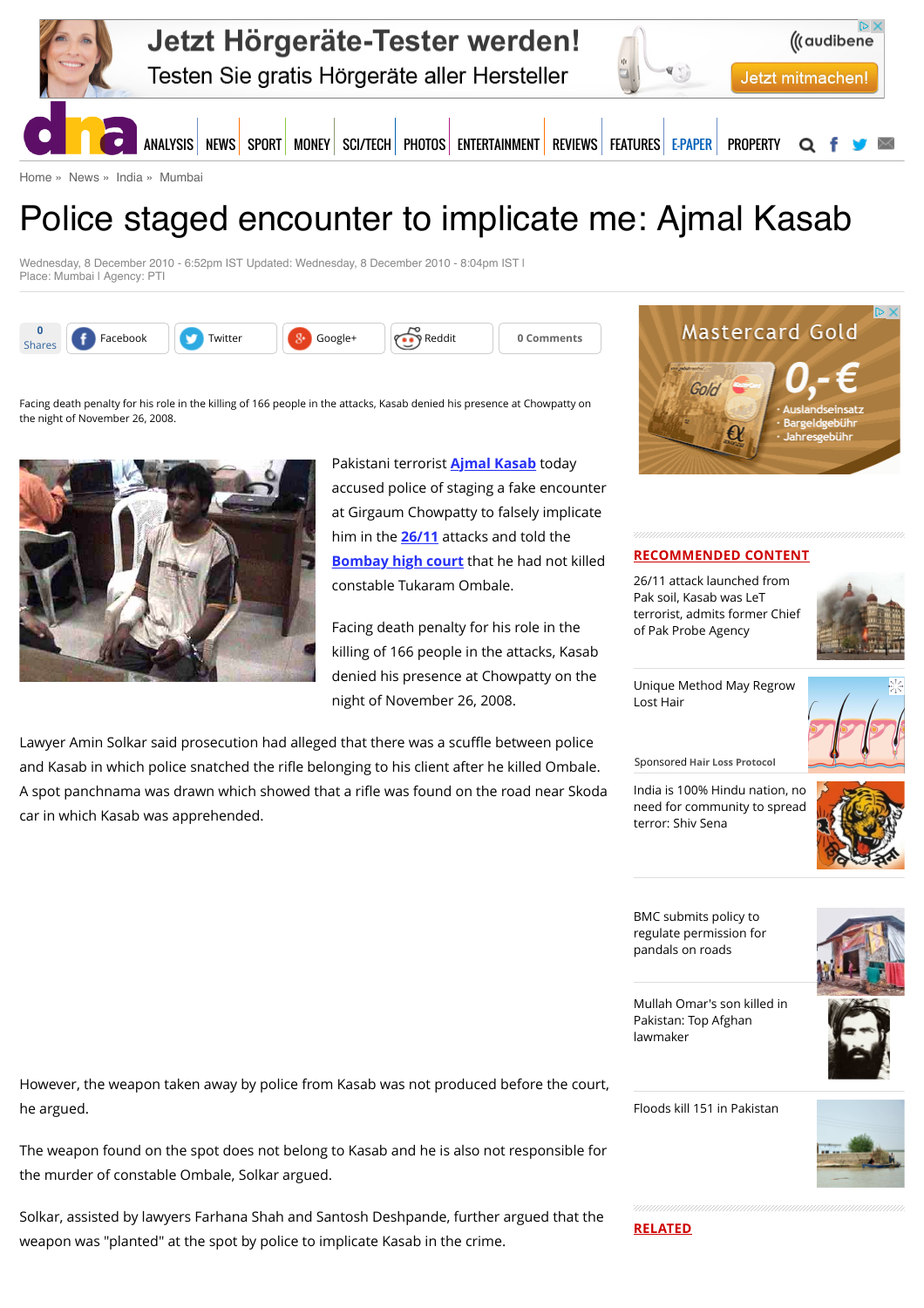The case of the prosecution is that Kasab and his partner Abu Ismael had snatched the rifle of police officer Ashok Kamathe after killing him and two other policemen. Then they sped towards Girgaum Chowpatty after hijacking a Skoda car.

A division bench of Justice Ranjana Desai and Justice RV More are hearing confirmation of death sentence awarded to Kasab by the trial court on May 6.

If Kasab had snatched Kamate's rifle and sped towards Chowpatty then how did police find empties of the same rifle at Oberoi hotel which witnessed a pitched battle between armed forces and terrorists, more so when the prosecution's case is that Kasab was not in Oberoi attacks, Solkar asked.

Solkar pointed out that reports of ballistic experts had revealed that four empties of Kamate's rifle were found on 18th floor of Oberoi hotel where four terrorists were engaged in a pitched battle with armed forces after the terror attacks.

All weapons and empties recovered from Oberoi hotel were sent to ballistic experts for their opinion. As empties of Kamate's weapon were found at the hotel, the rifle should also been found there. In that case, the police theory that Kasab had taken away the rifle in Skoda car was false, Solkar said.

Justifying his argument that the police encounter at Chowpatty was fake, Solkar said that injuries sustained by slain terrorist Ismail were on the left side of the body as mentioned in the post mortem report. However, police officer Bhaskar Kadam had told the trial court that he had fired at Ismail from the right side and the bullets had hit the target.

Another policeman, Hemant Boudhankar, also told the court that he had fired at Ismael from the rear side of the Skoda car in which he (Ismael) was seated, Solkar pointed out.

Both the witnesses told the court that they had fired three rounds each at Ismael but only two empties of their arms were found from the spot. Where was the third one, he asked.

Solkar said Ismail had received five entry and four exit wounds, implying that four bullets had come out of the body. However, no bullet was found in the Skoda car in which Ismail was seated, he said.

The court asked government counsel Ujjwal Nikam to explain the points raised by the defence lawyer.



[Will the Gavit sisters, serial](http://www.dnaindia.com/mumbai/report-will-the-gavit-sisters-serial-killers-of-children-be-the-first-women-to-be-hanged-2102974) killers of children, be the first women to be hanged?

 $25$  Shares  $\bigcirc$  [3 weeks ago](http://www.dnaindia.com/mumbai/report-police-staged-encounter-to-implicate-me-ajmal-kasab-1478550#)

[President rejects mercy plea of](http://www.dnaindia.com/mumbai/report-noose-for-pune-teacher-who-raped-killed-minor-2090711) Pune teacher who raped, killed 13 year-old



[79 Shares](http://www.dnaindia.com/mumbai/report-police-staged-encounter-to-implicate-me-ajmal-kasab-1478550#) **3** [2 months ago](http://www.dnaindia.com/mumbai/report-police-staged-encounter-to-implicate-me-ajmal-kasab-1478550#)

[Palghar district on high alert after GRP chief's](http://www.dnaindia.com/mumbai/report-palghar-district-on-high-alert-after-grp-chief-s-letter-to-ats-2078108) letter to ATS [8 Shares](http://www.dnaindia.com/mumbai/report-police-staged-encounter-to-implicate-me-ajmal-kasab-1478550#) [3 months ago](http://www.dnaindia.com/mumbai/report-police-staged-encounter-to-implicate-me-ajmal-kasab-1478550#)

[Ajmal Kasab never asked for](http://www.dnaindia.com/mumbai/report-ajmal-kasab-never-asked-for-biryani-clarifies-ujjwal-nikam-2070583) Biryani, clarifies Ujjwal Nikam



dna exclusive: Pakistan court didn't consider our evidence [against Zaki-Ur-Rehman Lakhvi:](http://www.dnaindia.com/mumbai/report-dna-exclusive-pakistan-court-didn-t-consider-our-evidence-against-zaki-ur-rehman-lakhvi-mumbai-police-to-ministry-2054355) Mumbai police to ministry

 $1,430$  Shares  $\bigodot$  [4 months ago](http://www.dnaindia.com/mumbai/report-police-staged-encounter-to-implicate-me-ajmal-kasab-1478550#)



## **EDITOR'S PICKS**

 $21$  Shares  $\bigcirc$  [6 months ago](http://www.dnaindia.com/mumbai/report-police-staged-encounter-to-implicate-me-ajmal-kasab-1478550#)

### [INDIA](http://www.dnaindia.com/india)

Last one of five cubs at [Etawah lion safari survives on](http://www.dnaindia.com/india/report-last-one-of-five-cubs-at-etawah-lion-safari-survives-on-cow-milk-2109981) cow milk



 $194$  Shares  $\bigodot$  [3 days ago](http://www.dnaindia.com/mumbai/report-police-staged-encounter-to-implicate-me-ajmal-kasab-1478550#)

#### **[SCI/TECH](http://www.dnaindia.com/scitech)**

[What the world of gaming](http://www.dnaindia.com/scitech/report-immersion-is-the-name-of-the-game-2109432) holds in store for 2025



 $\rightarrow$  [119 Shares](http://www.dnaindia.com/mumbai/report-police-staged-encounter-to-implicate-me-ajmal-kasab-1478550#)  $\bigcirc$  [4 days ago](http://www.dnaindia.com/mumbai/report-police-staged-encounter-to-implicate-me-ajmal-kasab-1478550#)

#### [SCI/TECH](http://www.dnaindia.com/scitech)

Yureka Plus and Yuphoria fl[ash sales today on Amazon](http://www.dnaindia.com/scitech/report-yureka-plus-and-yuphoria-flash-sales-today-on-amazon-india-2109499) India



 $\leftrightarrow$  [16 Shares](http://www.dnaindia.com/mumbai/report-police-staged-encounter-to-implicate-me-ajmal-kasab-1478550#)  $\bigcirc$  [5 days ago](http://www.dnaindia.com/mumbai/report-police-staged-encounter-to-implicate-me-ajmal-kasab-1478550#)

#### [ANALYSIS](http://www.dnaindia.com/analysis)

[The grim reality: Politics](http://www.dnaindia.com/analysis/editorial-the-grim-reality-politics-behind-yakub-memon-s-hanging-2109659) behind Yakub Memon's hanging

 $22$  Shares  $\bigcirc$  [4 days ago](http://www.dnaindia.com/mumbai/report-police-staged-encounter-to-implicate-me-ajmal-kasab-1478550#)

 $380$  Shares  $\bigcirc$  [4 days ago](http://www.dnaindia.com/mumbai/report-police-staged-encounter-to-implicate-me-ajmal-kasab-1478550#)

#### [ANALYSIS](http://www.dnaindia.com/analysis)

[Why India needs to be worried](http://www.dnaindia.com/analysis/editorial-dnaedit-population-bomb-2109662) about its ticking population bomb

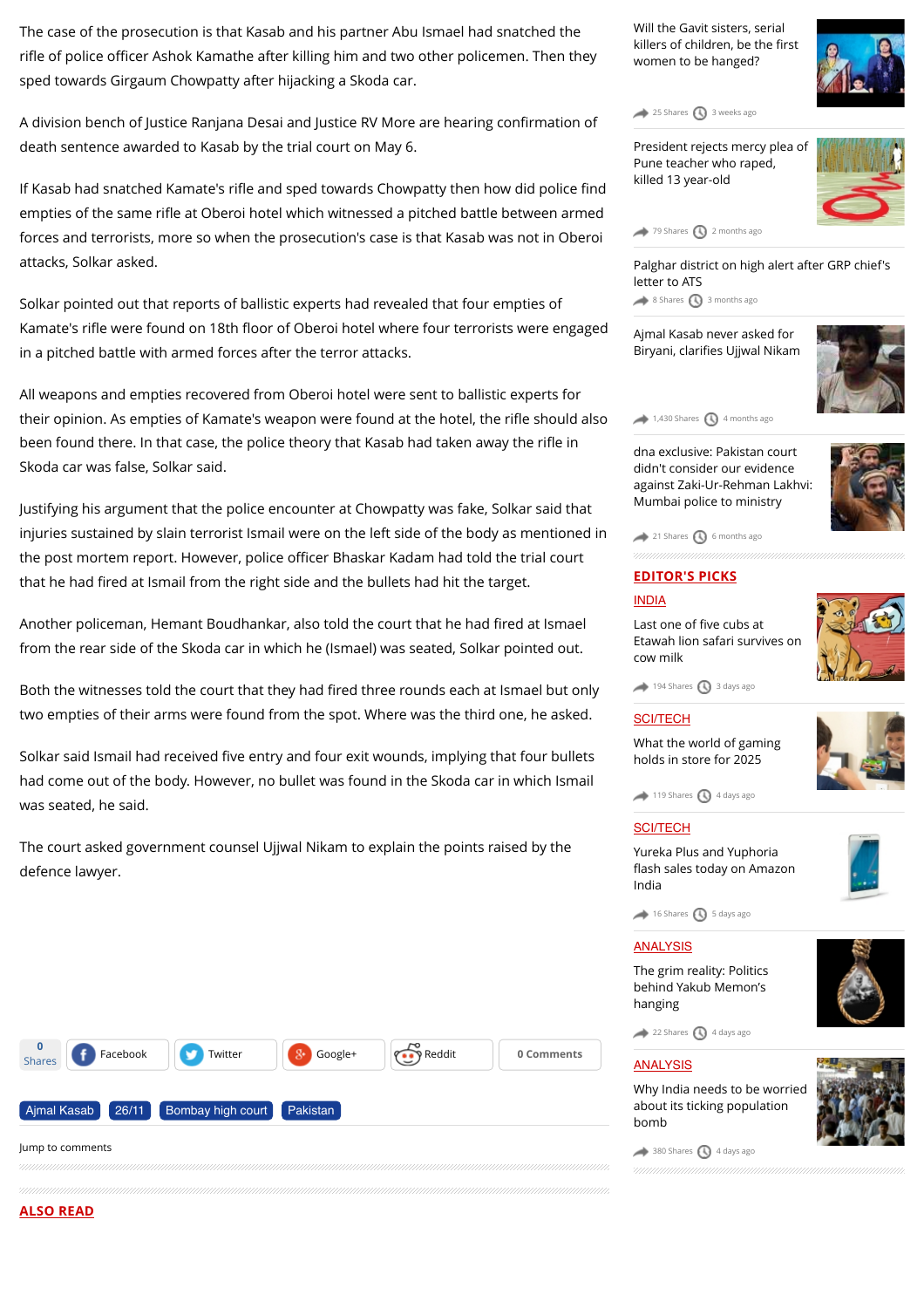

**[Drunken driving: Cops oppose](http://www.dnaindia.com/mumbai/report-drunken-driving-cops-oppose-bail-plea-of-janhavi-gadkar-accused-of-mowing-down-2-2110873) bail plea of Janhavi Gadkar, accused of mowing down 2**



**[Suspend obstructing members](http://www.dnaindia.com/mumbai/report-suspend-obstructing-members-till-end-of-parliament-session-says-ramdas-athawale-2110708) till end of Parliament session, says Ramdas Athawale**



**[Maharashtra requests Sachin](http://www.dnaindia.com/mumbai/report-maharashtra-requests-sachin-tendulkar-and-amitabh-bachchan-to-help-save-tigers-2110838) Tendulkar and Amitabh Bachchan to help save tigers**



**Mumbai University Vice [Chancellor Sanjay Deshmukh](http://www.dnaindia.com/mumbai/report-mumbai-university-vice-chancellor-sanjay-deshmukh-moots-proposal-for-appointment-of-four-pro-vcs-2110578) moots proposal for appointment of four pro-VCs**

**[MORE STORIES](http://www.dnaindia.com/mumbai)**





**[Watch: Orangutan kisses](http://www.dnaindia.com/world/video-watch-orangutan-kisses-pregnant-woman-s-belly-2109068) pregnant woman's belly**





**[Retired woman banker, 66,](http://www.dnaindia.com/mumbai/report-retired-woman-banker-66-wants-to-revive-women-s-hockey-in-mumbai-2110524) wants to revive women's hockey in Mumbai**

**[11 lion cubs born in Gir Forest](http://www.dnaindia.com/india/video-11-lion-cubs-born-in-gir-forest-2105493) Canadian groom surprises his [Indian bride by singing 'Tum Hi](http://www.dnaindia.com/world/video-canadian-groom-surprises-his-indian-bride-by-singing-tum-hi-ho-2104831) Ho'**



**[Two drown in Thane's Upvan](http://www.dnaindia.com/mumbai/report-two-drown-in-thane-s-upvan-lake-2110740) lake**



[Maharashtra: Three-storey building collapses in](http://www.dnaindia.com/mumbai/report-maharashtra-three-storey-building-collapses-in-thane-11-dead-several-feared-trapped-2110890) Thane; 11 dead, several feared trapped [7 Shares](http://www.dnaindia.com/mumbai/report-police-staged-encounter-to-implicate-me-ajmal-kasab-1478550#) **[11 hours ago](http://www.dnaindia.com/mumbai/report-police-staged-encounter-to-implicate-me-ajmal-kasab-1478550#)** 

[Maharashtra government to build expressway](http://www.dnaindia.com/mumbai/report-maharashtra-government-to-build-expressway-between-mumbai-and-nashik-2109935) between Mumbai and Nashik

[80 Shares](http://www.dnaindia.com/mumbai/report-police-staged-encounter-to-implicate-me-ajmal-kasab-1478550#) [3 days ago](http://www.dnaindia.com/mumbai/report-police-staged-encounter-to-implicate-me-ajmal-kasab-1478550#)

[Vistara rolls out mobile phone boarding pass](http://www.dnaindia.com/mumbai/report-vistara-rolls-out-mobile-phone-boarding-pass-facility-other-airlines-to-follow-soon-2109930) facility, other airlines to follow soon  $235$  Shares  $\bigodot$  [3 days ago](http://www.dnaindia.com/mumbai/report-police-staged-encounter-to-implicate-me-ajmal-kasab-1478550#)

[10 cities from Maharashtra to be developed as](http://www.dnaindia.com/mumbai/report-10-cities-from-maharashtra-to-be-developed-as-smart-cities-2109979) smart cities  $\rightarrow$  [7 Shares](http://www.dnaindia.com/mumbai/report-police-staged-encounter-to-implicate-me-ajmal-kasab-1478550#)  $\bigcirc$  [3 days ago](http://www.dnaindia.com/mumbai/report-police-staged-encounter-to-implicate-me-ajmal-kasab-1478550#)

[First ever successful heart transplant](http://www.dnaindia.com/mumbai/report-first-ever-successful-heart-transplant-conducted-in-mumbai-thanks-to-efforts-of-police-2110832) conducted in Mumbai thanks to efforts of police  $1,116$  Shares  $\bigcirc$  [21 hours ago](http://www.dnaindia.com/mumbai/report-police-staged-encounter-to-implicate-me-ajmal-kasab-1478550#)

#### **TOP STORIES FROM CITIES**

[Now citizens can complain about upkeep of](http://www.dnaindia.com/delhi/report-now-citizens-can-complain-about-upkeep-of-dda-parks-online-2110992) DDA parks online

[25 lakh children with special needs enrolled in](http://www.dnaindia.com/delhi/report-25-lakh-children-with-special-needs-enrolled-in-schools-govt-2110985) schools: Govt

Khandala ghat section of Mumbai-Pune [Expressway to be closed between 12- 4 pm till](http://www.dnaindia.com/mumbai/report-khandala-ghat-section-of-mumbai-pune-expressway-to-be-closed-from-12-4-pm-till-aug-10-2110914) Aug 10

Mumbai Metro services disrupted during peak [hours; Andheri, Ghatkopar stations packed with](http://www.dnaindia.com/mumbai/report-mumbai-metro-services-disrupted-during-peak-hours-andheri-ghatkopar-stations-packed-with-passengers-2110918) passengers

[Maharashtra: Three-storey building collapses in](http://www.dnaindia.com/mumbai/report-maharashtra-three-storey-building-collapses-in-thane-11-dead-several-feared-trapped-2110890) Thane; 11 dead, several feared trapped

#### **ACROSS DNA NEWS**

[Mullah Omar's son killed in Pakistan: Top](http://www.dnaindia.com/world/report-mullah-omar-s-son-killed-in-pakistan-top-afghan-lawmaker-2111096) Afghan lawmaker

[Floods kill 151 in Pakistan](http://www.dnaindia.com/world/report-floods-kill-151-in-pakistan-2111086)

11-year old among 160 Indian fishermen [released by Pakistan reach India](http://www.dnaindia.com/india/report-11-year-old-among-160-indian-fishermen-released-by-pakistan-reach-india-2111069)

[CBI registers two corruption cases against](http://www.dnaindia.com/india/report-cbi-registers-two-corruption-cases-against-noida-chief-engineer-2111064) Noida Chief Engineer

[Sonia Gandhi and Rahul Gandhi lead Congress](http://www.dnaindia.com/india/report-sonia-gandhi-and-rahul-gandhi-lead-congress-protest-against-mps-suspension-2111039) protest against MPs' suspension

**SPORTS NEWS**